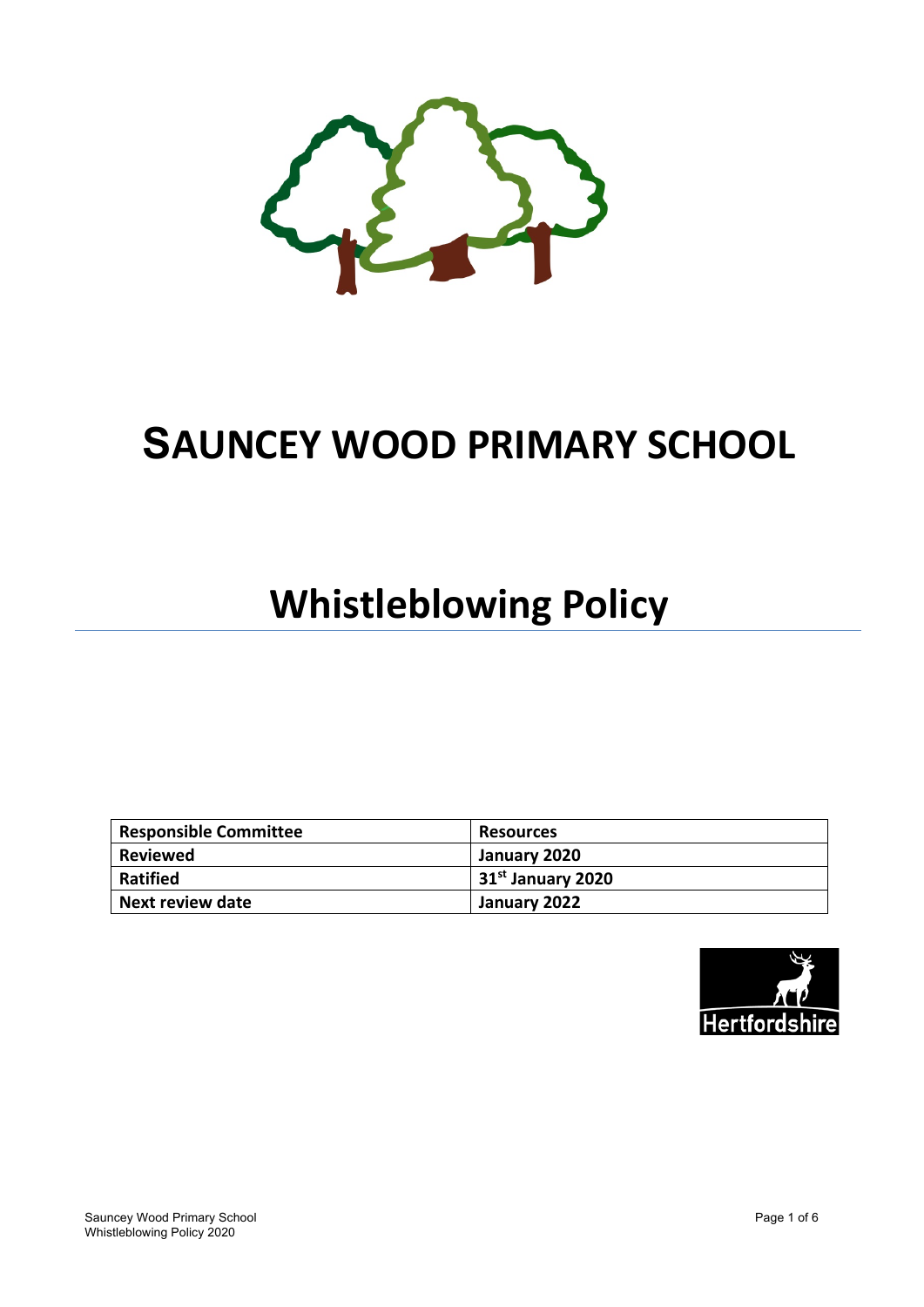### **1 Introduction**

This policy applies to all employees, volunteers and governors. Other individuals performing functions in relation to the organisation, such as agency workers and contractors, should have access to it

It is important to the school that any fraud, misconduct or wrongdoing by employees, volunteers or governors of the school is reported and properly dealt with. The Governing Body will, therefore, respond to all individuals who raise any genuine concerns that they may have about the conduct of others in the school, **which are in the public interest**. This policy sets out the way in which individuals may raise any concerns that they have and how those concerns will be dealt with.

**1.1** Sauncey Wood Primary School expects the highest standards of conduct from all employees, volunteers and governors and will treat seriously any concern raised about illegal or improper conduct.

**1.2** Any individual covered by this policy will be expected, through agreed procedures and without fear of recrimination, to bring to the attention of the Headteacher (or the Chair of Governors if the concerns relate to the Headteacher) any serious impropriety or breach of procedure.

**1.3** Those who do not follow the steps identified in this procedure or other agreed internal procedures, and take their concerns to other outside sources (e.g. the press / social media), may be subject to a formal disciplinary investigation.

**1.4** This procedure has been drawn up in consultation with the Professional Associations and Trade Unions.

#### **2 Background**

The law provides protection for employees who raise legitimate concerns about specified matters. These are called 'qualifying disclosures' A qualifying disclosure is one made in the public interest by the employee who has a reasonable belief that:

- A criminal offence
- A miscarriage of justice
- An act creating risk to health and safety
- An act causing damage to the environment
- Corruptly receiving any gift or advantage, thus failing to comply with the Bribery Act 2010 (see Model Anti-Bribery Policy for Schools available on the Grid)
- Allowing private interests to override the interests of the school
- A breach of any legal obligation; or
- Concealment of any of the above

is being, has been, or is likely to be, committed. It is not necessary for the employee to have proof that such an act is being, has been, or is likely to be committed, a reasonable belief is sufficient. The employee has no responsibility for investigating the matter; it is the school's responsibility to ensure that an investigation takes place

**2.1** Where the concerns are about **safeguarding children or young people**, the school's Designated Senior Person for Child Protection should be notified (see 7 below).

**2.2** It is a procedure in which the Headteacher or Chair of Governors will be expected to act swiftly and constructively in the investigation of any concerns in accordance with the school's disciplinary procedure.

**2.3** Concern about a colleague's professional capability should **not** be dealt with using this procedure (but see section 7 below).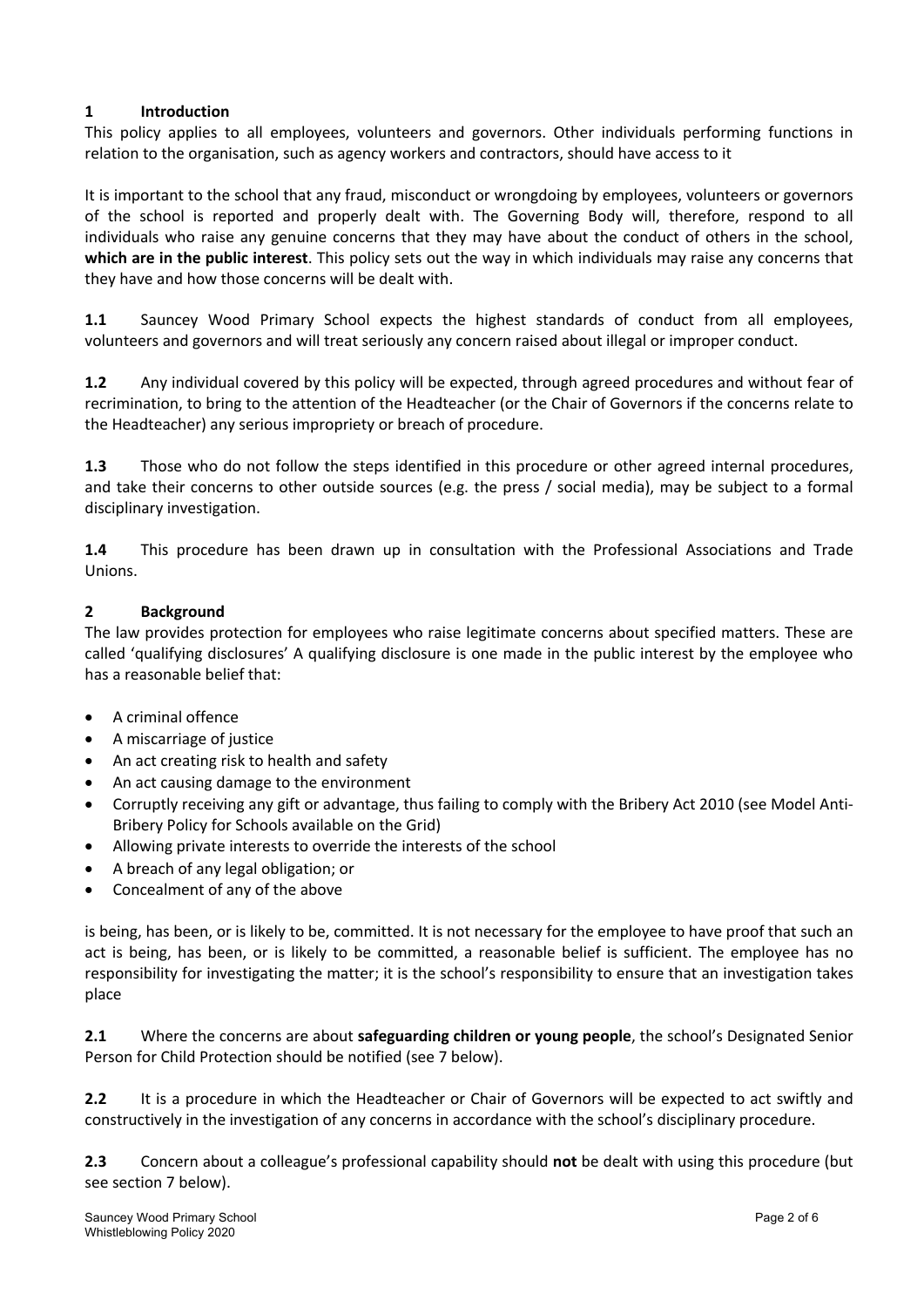#### **3 When should it be used?**

This procedure is for disclosures about matters other than a breach of an employee's own contract of employment. If an employee is concerned that his/her own contract has been, or is likely to be, broken he/she should use the school's Grievance procedures.

**Where a disclosure is merely an expression of opinion** that fails to show that a legal obligation has been or is likely to be breached, it **cannot** amount to a protected or qualifying disclosure for the purposes of the whistle blowing legislation.

**3.1** This procedure is not designed to replace or be used as an alternative to the grievance procedure, which should be used where an employee is only aggrieved about his/her own situation. Nor should this policy apply where the employee simply disagrees with the way the school is run.

**3.2** Employees must have reasonable grounds for believing the information they have is accurate and not just idle gossip or rumour.

**3.3** An employee who makes such a protected disclosure has the right not to be dismissed, subject to any other detriment, or victimised, because he/she has made a disclosure, provided it has not been made maliciously. Any employee who uses this procedure will not be penalised for doing so. The employer will not tolerate harassment and/or victimisation of any employee raising concerns.

**3.4** Those who are not sure whether the conduct he/she is concerned about does constitute illegal or improper conduct or is unsure about how to proceed may contact the Herts for Learning Head of HR - (details in section 8) or their Professional Association/Trade Union.

**3.5** Financial regulations require that any suspicion of fraud, corruption or other financial irregularity is reported to Internal Audit for possible investigation. Normally an employee must first report any suspicion of such an irregularity to the Headteacher or Chair of Governors (but see 5), who will in turn report it to Internal Audit. Similar principles apply to Academies where the funding agency must be informed.

#### **4. Principles**

**4.1** Any matter raised under this procedure will be investigated thoroughly, promptly and confidentially, and the outcome of the investigation reported back to the employee who raised the issue within a three month period.

**4.2** No employee will be victimised for raising a matter under this procedure. This means that the continued employment and opportunities for future promotion or training of the employee will not be prejudiced because he/she has raised a legitimate concern.

**4.3** Victimisation of a worker for raising a qualified disclosure will be a disciplinary offence.

**4.4** If misconduct is discovered as a result of any investigation under this procedure the matter will be considered under the disciplinary procedure, in addition to any appropriate external measures.

**4.5** Maliciously making a false allegation is a disciplinary offence.

**4.6** An instruction to cover up wrongdoing is in itself a disciplinary offence. If told not to raise or pursue any concern, even by a person in authority, employees should not agree to remain silent.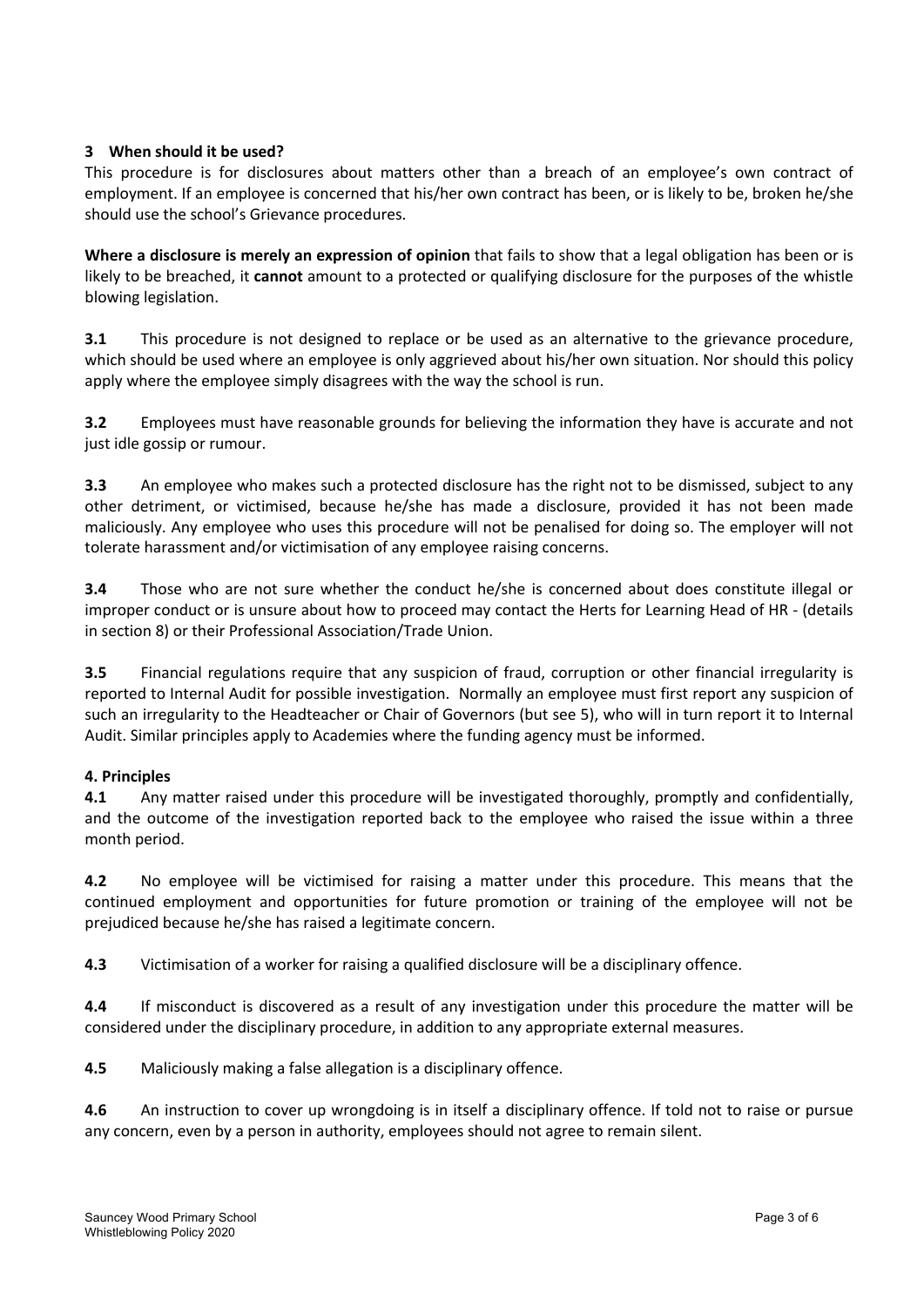#### **5. Procedure**

**5.1** In the first instance, unless the employee reasonably believes his/her Headteacher to be involved in the wrongdoing, any concerns should be raised with the employee's Headteacher. If he/she believes the Headteacher to be involved, then the employee should proceed straight to stage 3 (see below 5.3).

**5.2** The Headteacher/Chair of Governors will arrange an investigation into the matter (either by investigating the matter himself/herself or immediately passing the issue to someone in a senior position). The investigation may involve the employee and others involved giving written statements. Any investigation will be carried out in accordance with the principles set out above. The employee's statement will be taken into account and he/she will be asked to comment on any additional evidence obtained.

Employees who want to use the procedure but feel uneasy about it may wish to consult their Professional Association/Trade Union initially and bring a colleague or Professional Association/Trade Union Representative along to any discussions, so long as the third party is not involved in the issue.

Where anonymity is requested efforts will be made to meet the request where appropriate but that might not always be possible. The earlier and more open the expression of concern the easier it will be to take appropriate action.

**5.3** The Headteacher (or the person who carried out the investigation) will then report to the Chair of Governors/Governing Body who will take the necessary action, including reporting the matter to any appropriate department or regulatory agency. If disciplinary action is required this will be taken forward by the Headteacher/Chair of Governors/Governing body in consultation with the School's HR Advisory Team. On conclusion of any investigation the employee will be told the outcome of the investigation and what the next steps will be. If no action is to be taken the reason for this will be explained.

If the employee is concerned that his/her Headteacher or Chair of Governors is involved in the wrongdoing, has failed to make a proper investigation or has failed to report the outcome of the investigation, he/she should inform the Herts for Learning, Head of HR. Employees who feel unable to follow this route, for whatever reason, have the option of contacting one of the following:

- HM Revenue and Customs
- The Financial Services Authority
- The Office of Fair Trading
- The Health and Safety Executive
- The Environment Agency
- The Director of Public Prosecutions
- The Serious Fraud Office
- The Education Funding Agency
- The Department for Education
- The National College for Teaching and Leadership

#### **6 What should be done if an issue is raised with a member of staff?**

**6.1** If a member of staff, other than the Headteacher, is approached by a colleague on a matter of concern as defined in this document, he/she is advised to take the matter to the Headteacher (but see 5).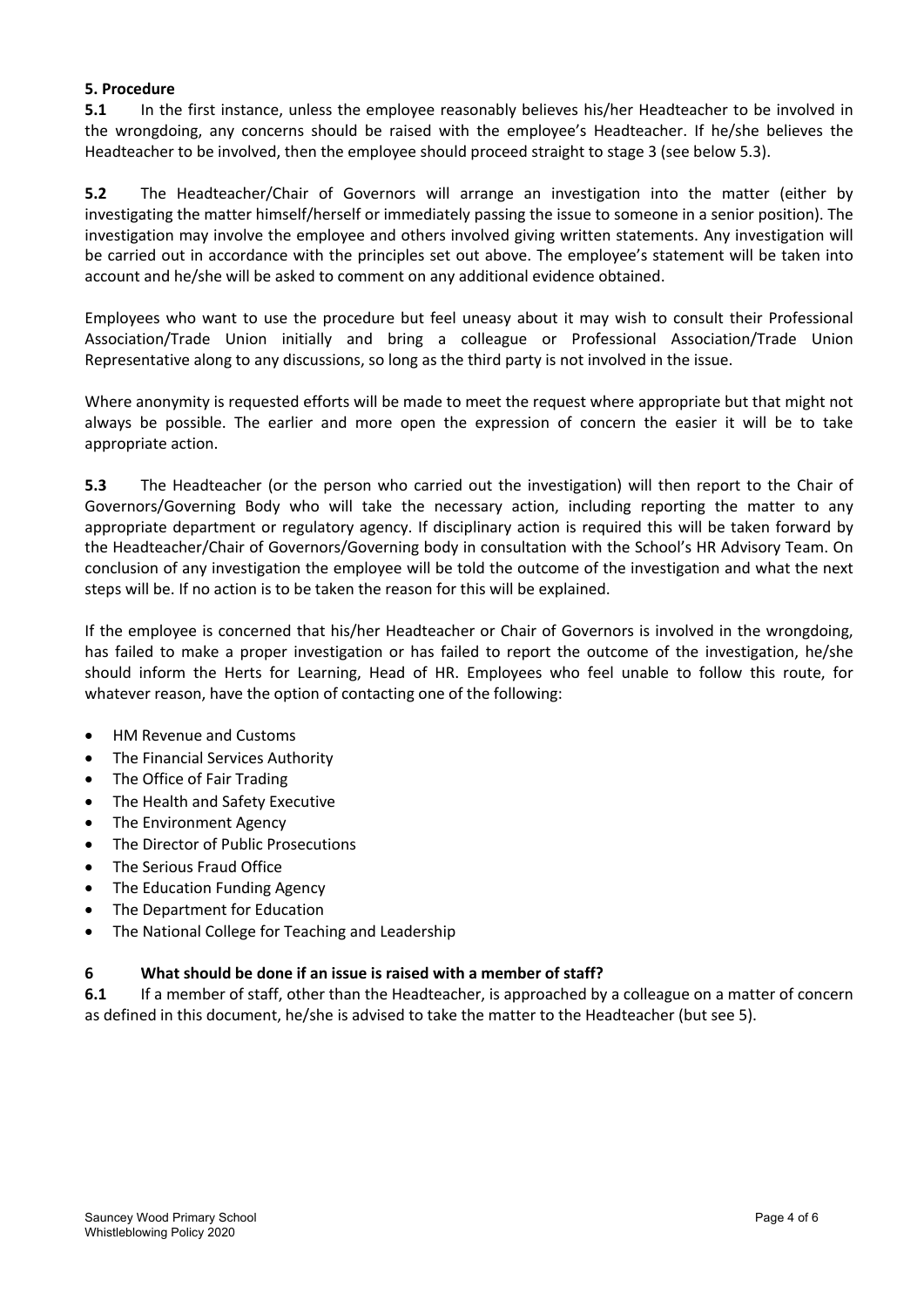#### **7 Safeguarding Children and Young People**

**7.1** All employees have a duty to report concerns about the safety and welfare of pupils/students.

**7.2** Concerns about any of the following should be reported to the Designated Senior Person for Child Protection (DSP):

- physical abuse of a pupil/student
- sexual abuse of a pupil/student
- emotional abuse of a pupil/student
- neglect of a pupil/student
- an intimate or improper relationship between an adult and a pupil/student

The school's DSP is Steve Lloyd (Headteacher) and the names of the DDSPs are Jade Harkness (Deputy Headteacher) and Jenny Byford (SENCo)

**7.3** The reason for the concern may be the actions of a colleague (including a more senior colleague), a Governor, another pupil/student or someone outside the school. Whatever the reason, concerns must be reported. Failure to report a Child Protection related allegation will be in itself, a disciplinary matter.

#### **Law Relating To This Document**

Employment Rights Act 1996 Public Interest Disclosures Act 1998

The legislation protecting individuals who makes a protected disclosure applies not only to employees, but also to any person who undertakes to do or perform personally (or otherwise) any work or service for the employer, regardless of the nature of the contractual relationship between them.

A Whistleblowing Policy should establish the procedure for an employee to follow if he/she has a genuine concern about a colleague's conduct or the organisation's practices. The Whistleblowing Policy should make clear what sort of allegations will count as a protected disclosure and should allow for the employee to raise these concerns with a nominated person and set out the steps that the employer will take in response.

A qualifying disclosure means any disclosure of information that in the reasonable belief of the worker is made in the public interest. The requirement that a whistleblower make a qualifying disclosure 'in good faith' has been removed. Therefore, while the employer can seek a declaration from the whistleblower that he or she is not knowingly making a false allegation, disciplinary action is likely to be appropriate only where there is clear evidence that the employee has misused the whistle blowing procedure. A consequence of the requirement that a disclosure be made in the public interest is that an employee will generally be precluded from being able to 'blow the whistle' about breaches of his or her employment contract.

Section 43J of the Employment Rights Act 1996 provides that a Settlement Agreement made between an employee and employer cannot prevent future protected disclosures.

Any confidentiality obligations in contracts of employment that would prevent an employee making a protected disclosure will be void.

#### **8 Contacts**

### **Herts HR (for Maintained Schools and ESCs)**

Louise Tibbert – Assistant Director Tel: 01992 556653